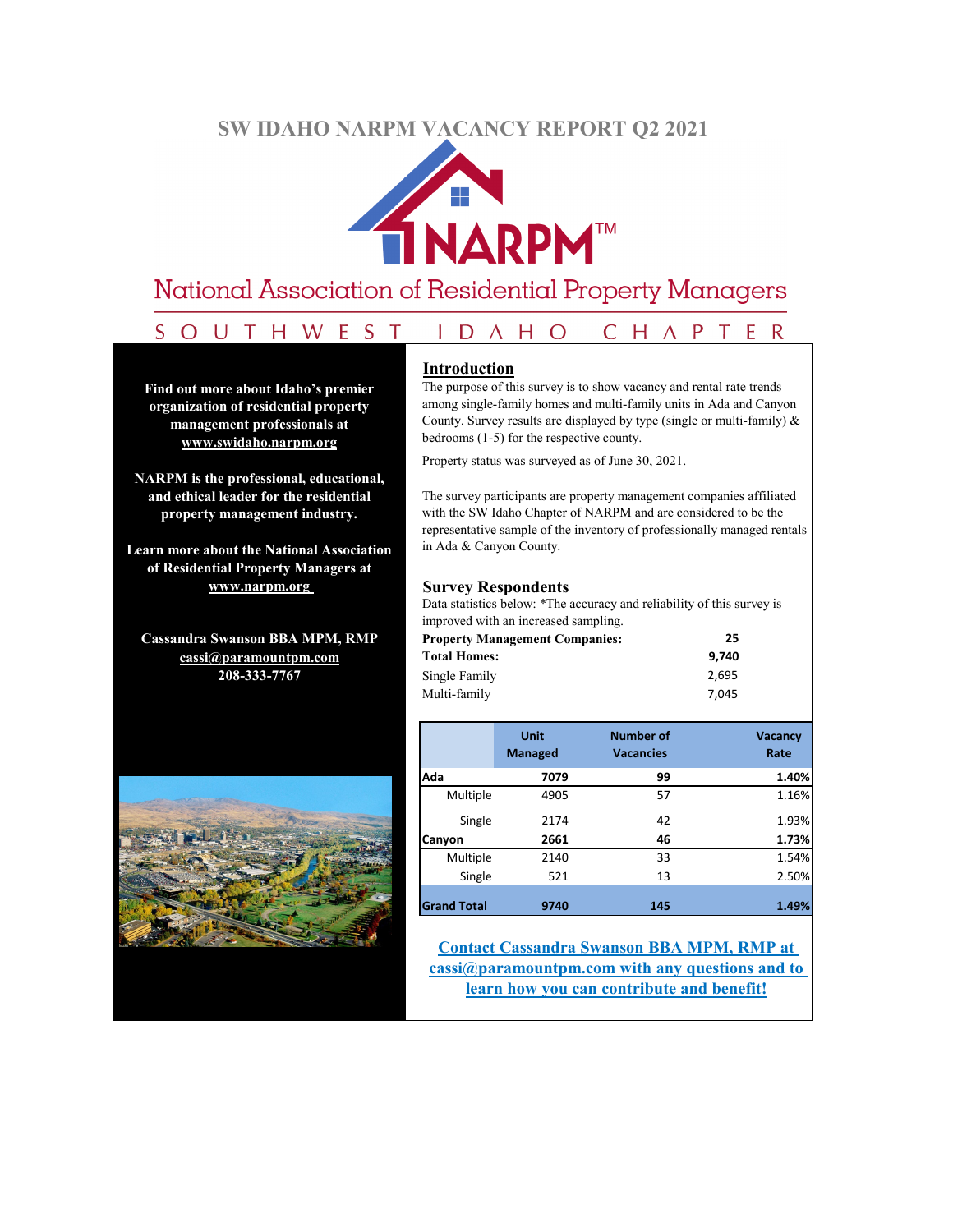### **ADA COUNTY**

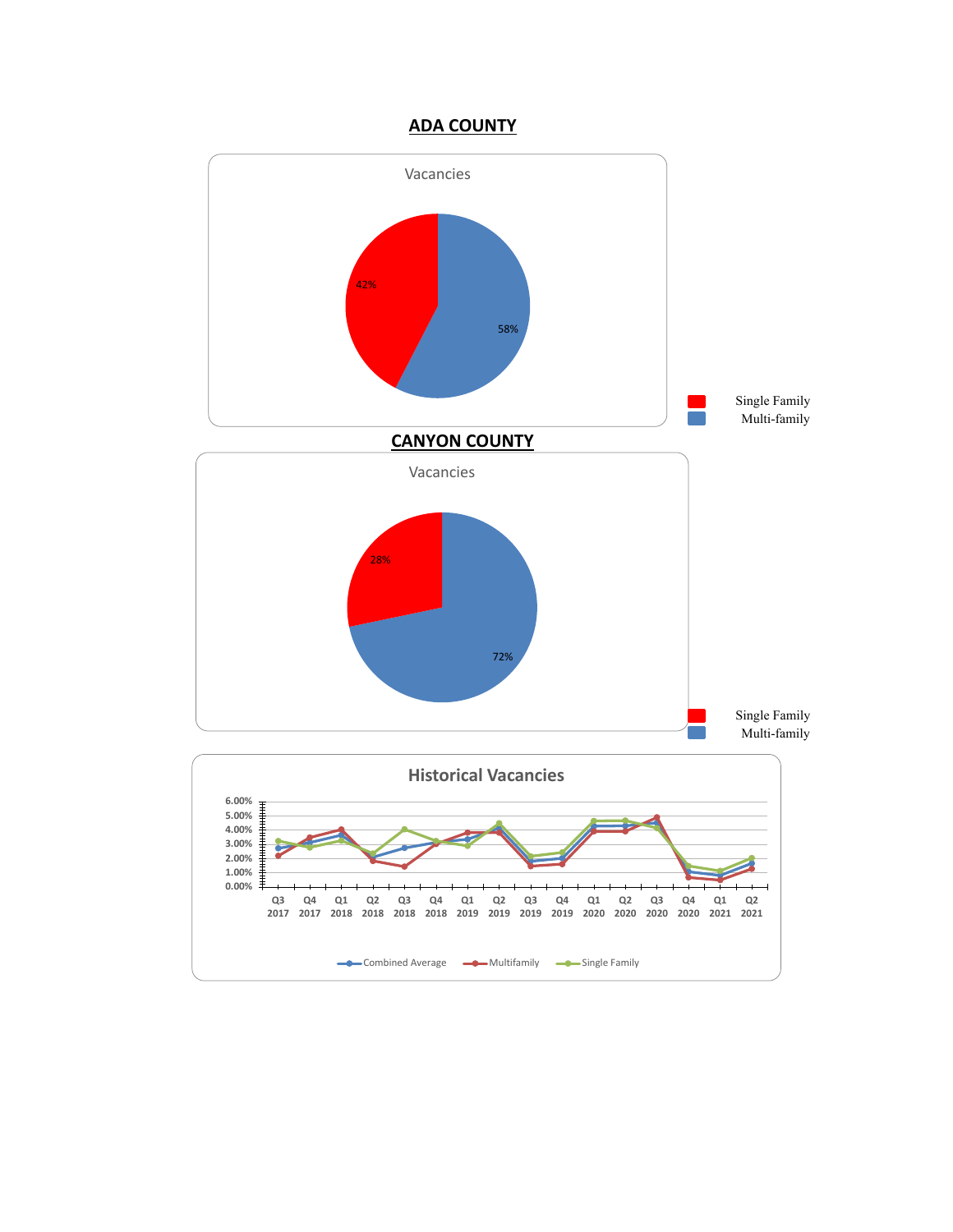

|                    | <b>Average Price</b> |
|--------------------|----------------------|
| Ada                | \$1,679              |
| Multifamily        | \$1,248              |
| 1 Bedroom          | \$888                |
| 2 Bedroom          | \$1,249              |
| 3 Bedroom          | \$1,608              |
| <b>SFR</b>         | \$1,920              |
| 2 Bedroom          | \$1,442              |
| 3 Bedroom          | \$1,934              |
| 4 Bedroom          | \$2,385              |
| 5 Bedroom          | \$2,244              |
|                    |                      |
| Canyon             | \$1,398              |
| <b>Multifamily</b> | \$1,024              |
| 1 Bedroom          | \$838                |
| 2 Bedroom          | \$1,083              |
| 3 Bedroom          | \$1,153              |
| <b>SFR</b>         | \$1,679              |
| 2 Bedroom          | \$1,383              |
| 3 Bedroom          | \$1,623              |
| 4 Bedroom          | \$2,032              |
| 5 Bedroom          | \$1,675              |
|                    |                      |
| <b>Combined</b>    | \$1,538              |